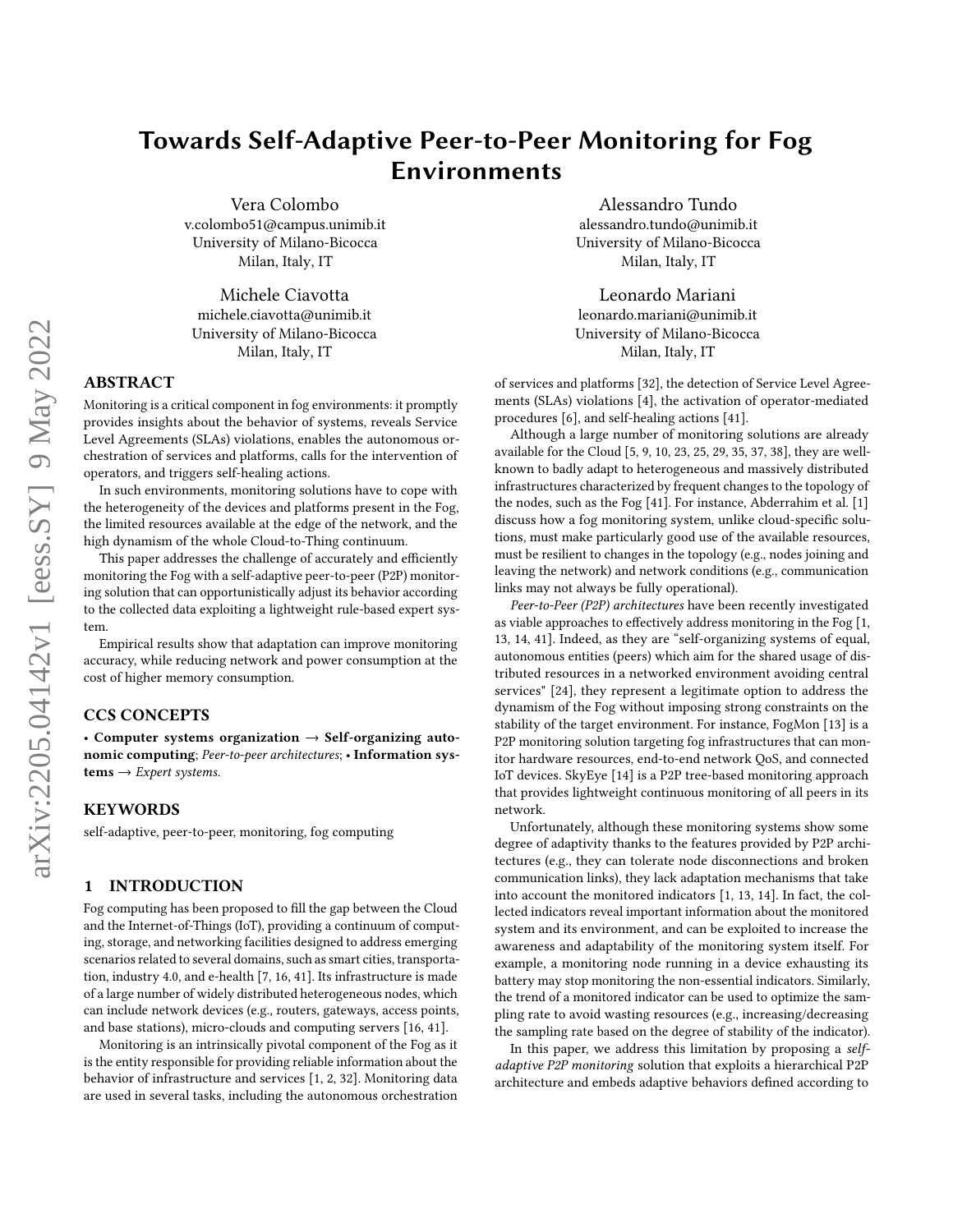the MAPE-K feedback loop [\[19\]](#page-10-20). The proposed monitoring system can abstract the monitored indicators and activate countermeasures based on the status of these indicators. Countermeasures are defined by exploiting a lightweight rule-based system embedded in the peers. In the paper, we show how this framework can be used to activate two example countermeasures that can dynamically change the set of monitored indicators and their sampling rate.

We implemented our solution as an extension of FogMon [\[13\]](#page-10-17), a state-of-art P2P monitoring solution for the Fog, and released it publicly<sup>[1](#page-1-0)</sup>. The empirical evaluation of the accuracy and effectiveness of the adaptive version of the monitoring solution in contrast with the non-adaptive one shows that adaptive behaviors can be used to increase the accuracy of the collected data and save network and power consumption at the cost of higher memory consumption. This is an interesting trade-off since devices are often reasonably equipped in terms of memory, while network bandwidth and power are critical resources at the edge [\[1\]](#page-10-3).

In a nutshell, the main contributions of this paper are:

- A self-adaptive monitoring solution that modifies its behavior by running countermeasures defined over an abstraction of the monitored indicators.
- The instantiation of the MAPE-K loop on the case of P2P fog monitoring.
- The definition of two countermeasures to self-adapt the monitoring system: (i) Change Rate, which can be used to dynamically alter the data collection rate; and (ii) Select Indicators, which can be used to dynamically control the activation and deactivation of the probes.
- A publicly available prototype obtained by extending the FogMon P2P monitoring system.
- An empirical evaluation of the monitoring accuracy and efficiency of the adaptive solution in comparison to the non-adaptive counterpart.

The rest of this paper is organized as follows. Section [2](#page-1-1) discusses the use of P2P architectures for monitoring in the Fog. Section [3](#page-1-2) provides a rigorous definition of the self-adaptive P2P monitoring solution proposed in this paper. Section [4](#page-4-0) briefly describes our prototype implementation. Section [5](#page-4-1) presents the empirical results about monitoring accuracy and efficiency. Section [6](#page-8-0) discusses related work. Finally, Section [7](#page-9-0) provides final remarks.

## <span id="page-1-1"></span>2 P2P MONITORING

A P2P architecture consists of a network of autonomous selforganizing entities (i.e., peers) that employ distributed resources to accomplish a common task in a decentralized fashion, thus, without relying on central services [\[22,](#page-10-21) [24,](#page-10-19) [31\]](#page-10-22).

The P2P architecture provides the applications with the capability to deal with some of the highly dynamic traits of fog computing, increasing the tolerance to both network failures and nodes joining and leaving the system [\[1,](#page-10-3) [11,](#page-10-23) [13\]](#page-10-17). Furthermore, it provides autonomy, scale, and robustness, which are critical capabilities to operate in such an environment [\[34\]](#page-10-24). Finally, P2P architectures make monitoring data available across the network without relying on a single centralized component, but rather on a set of peers constituting a self-organized overlay network. This is particularly

<span id="page-1-3"></span>

Figure 1: Hierarchical P2P monitoring architecture proposed by Forti et al. [\[13\]](#page-10-17).

beneficial when the connectivity to the Cloud is limited, such as during disasters or severe network outages [\[41\]](#page-10-2).

In this work, we use the two-tier hierarchical P2P monitoring architecture [\[13,](#page-10-17) [20,](#page-10-25) [40\]](#page-10-26) proposed by Forti et al. [\[13\]](#page-10-17) that is shown in Figure [1,](#page-1-3) with Followers at the lower tier and Leaders at the higher tier.

The benefit of employing such an architecture in the Fog is twofold. First, it implies different roles for peers running in different tiers, depending on the available resources. Followers are designed to collect data by running on the edge, within nodes and devices with limited resources. Leaders are designed to consume more resources to store the data received from the Followers while creating and operating the P2P network. Followers are connected to a single Leader and work in a classic client-server fashion [\[40\]](#page-10-26). These distinct roles can be used to opportunistically exploit the available resources, including the possibility to adapt to changing conditions (e.g., bandwidth or resource degradation) through dynamic peer promotion/demotion.

Second, it helps reducing the network overhead by limiting the amount of data transferred between the peers. Actually, Followers can forward data to their Leader only, leaving the thinner upper-tier with the responsibility of building a global state of the monitored resources by exchanging monitoring data among Leaders.

We refer to FogMon as reference implementation for this architecture [\[13\]](#page-10-17). In FogMon, the Followers monitor their own deployment node by probing hardware resources (i.e., CPU, memory, and hard disk), collecting end-to-end network QoS data (i.e., latency and bandwidth), and detecting IoT devices. Data is collected and sent to Leader nodes at a fixed rate. To limit network overhead, Followers send differential updates, that is, they only send data whose average or variance differ more than a sensitivity threshold (i.e., 10% by default) from the last value sent [\[13\]](#page-10-17). Leaders periodically aggregate monitoring data received from Followers, and share the aggregated data with the other Leaders through a gossip protocol [\[17\]](#page-10-27).

## <span id="page-1-2"></span>3 SELF-ADAPTIVE P2P MONITORING

This section describes how P2P monitoring can be enhanced with self-adaptive capabilities to both make a better use of the available resources and enable the capability to promptly react to run-time

<span id="page-1-0"></span><sup>1</sup>https://github.com/veracoo/FogMon/tree/adaptive-fogmon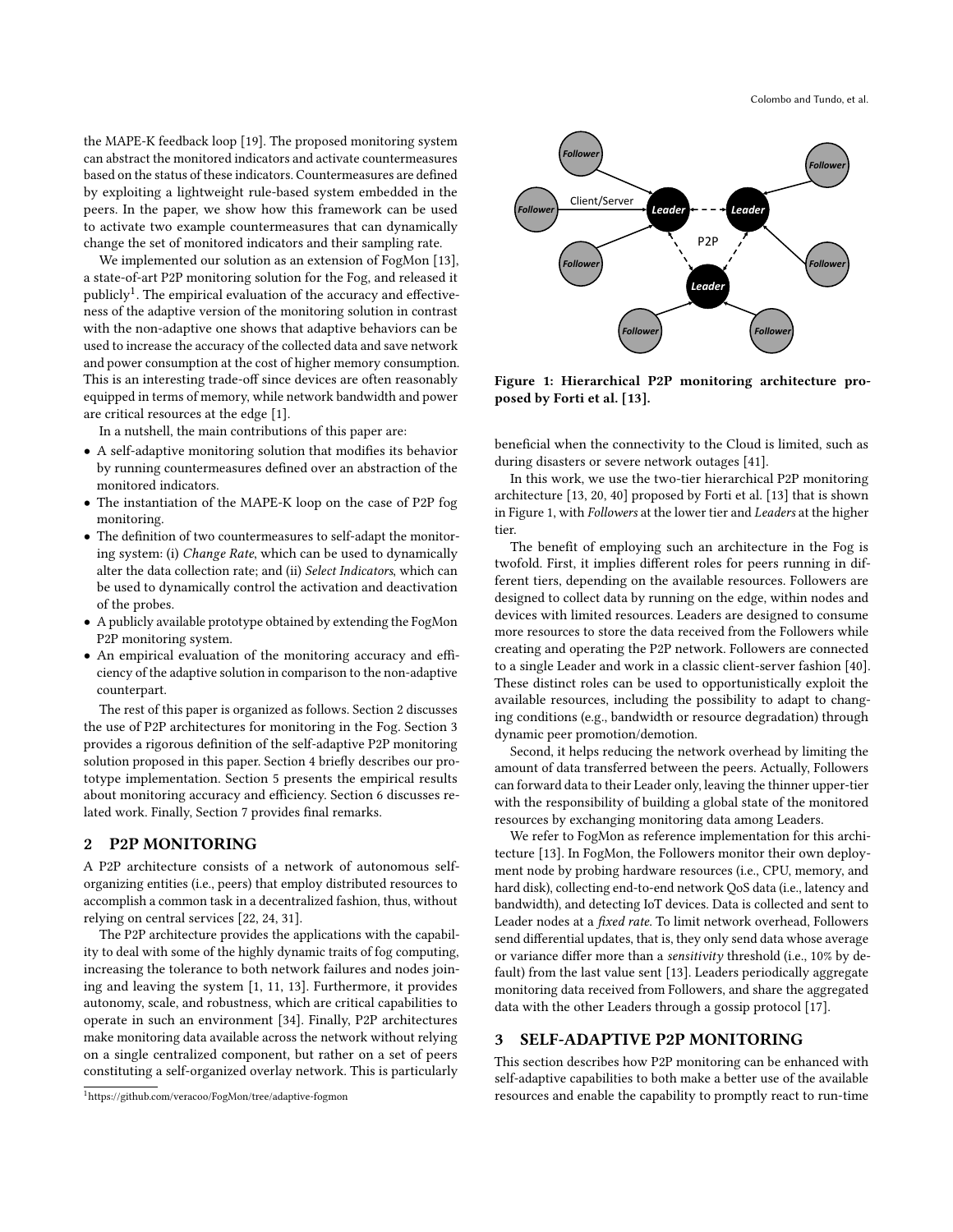<span id="page-2-0"></span>

Figure 2: Monitor, Analyze, Plan, Execute, and Knowledge (MAPE-K) loop as proposed by Kephart and Chess [\[19\]](#page-10-20).

events. We refer to the self-adaptive version of the P2P monitoring solution presented in this paper as ADAPTIVEMON, in contrast with the non-adaptive version that we refer to as STATICMON.

AdaptiveMon enriches the capabilities of the monitoring system by embedding the Monitor, Analyze, Plan, Execute, and Knowledge (MAPE-K) control framework [\[19\]](#page-10-20), shown in Figure [2,](#page-2-0) within each peer. The monitor component of the MAPE-K loop collects data about a managed resource through sensors. In our case, this is achieved by the monitoring probes running within the peers. The *analyze* and *plan* steps analyze the collected data and plan for the countermeasures to be activated. Finally, the execute step exploits effectors to run the selected countermeasures. In our case, the countermeasures reconfigure the monitoring systems according to the observations collected from the managed resource. The knowledge about the managed resource is shared among all the components. Note that the MAPE-K loop runs withing each peer, independently of the overall architecture, which gives peers the capability to run self-adaptive behaviors regardless of their role within the architecture.

In the following, we describe how the components of the MAPE-K loop embedded in the peers are defined, and present two countermeasures that we experienced in our prototype implementation, namely (i) Change Rate, which adjusts the rate Followers sample and forward data to their Leader, and (ii) Select Indicators, which dynamically activates and deactivates the set of monitored indicators.

#### 3.1 Knowledge

The knowledge exploited in ADAPTIVEMON consists of the monitored indicators, which represent the raw knowledge about the monitored resource, and the associated logical states, which capture the semantics of the values of an indicator.

Definition 3.1 (Indicator Values and time series). Given a monitored indicator I and a domain D of values for I,  $v_t^I \in D$  denotes the value of the indicator  $I$  at time  $t$ . A sequence of values for a same indicator generates a time series, that is,  $v_i^I, v_{i+1}^I, \ldots, v_k^I$  is a time series for indicator  $I$ .

Definition 3.2 (Logical States). Given a monitored indicator  $I$  and a finite set of abstract states  $S, S_t^I \subseteq S$  represents a potentially empty

set of logical states associated with the indicator  $I$  at time  $t$ . The sequence of states sets  $S_i^I, S_{i+1}^I, \ldots, S_k^I$  associated with an indicator also forms a time series.

For sake of notation, we omit  $I$  when the indicator is obvious from the context.

While time series of values simply reflect the sequence of probed samples, the corresponding time series of logical states captures the state of an indicator at a specific time, revealing information about the monitored resource. For instance, an indicator might be unstable, too high, or within a normal range of values. These states can be derived from the time series of raw values and used to fire countermeasures, as explained below.

We defined a set of logical states useful for our countermeasures, but this set can be clearly extended depending on the countermeasures to be implemented. We summarize the rigorous definitions of the logical states in Table [1,](#page-3-0) while we discuss them informally below.

In case the domain of a metric is categorical, we defined two logical states: stable and unstable. A categorical indicator is stable at a time  $t$  if its value has been constant in the recent history of the execution, otherwise it is unstable.

In case the domain of an indicator is numerical, we defined seven states: stable, unstable, normal, high, low, too high, too low. A numerical indicator is stable at a time  $t$  if its value is close to its value at time  $t - 1$ , and the indicator had small variations in the recent history of the execution. Similarly, a numerical indicator is unstable at a time *t* if its value differs significantly from the value at time  $t - 1$ , and the indicator had significant variations in the recent history of the execution.

The remaining five states detect values that steadily stay in a given region of the domain. In particular, an indicator is too high or high if its value is above given thresholds and the indicator has been mostly above those thresholds in its recent execution history. Similarly, an indicator is too low or low if its value is below given thresholds and the indicator has been mostly below those thresholds in its recent execution history. Finally, an indicator is normal if its value is in the normal range, and the indicator has been mostly normal in its recent history of the execution. The thresholds for the various levels are defined on a per-indicator basis since they depend on both the indicator and the application domain. For instance, threshold values for memory and CPU consumption are clearly different, and threshold values of memory consumption for a memory-intensive application and a lightweight application are also different.

The set of the collected indicators, along with their raw values and state values represent the knowledge available to ADAPTIVE-Mon.

#### 3.2 Monitor

Monitoring is rather natural and inexpensive in ADAPTIVEMON since Followers collect data from a monitored resource by construction, and thus the same data sent to Leaders is also available to the MAPE-K loop. If needed, extra indicators can be collected for the only purpose of controlling the adaptive behavior of the peers, even if not needed by the applications accessing the data produced by the monitoring system.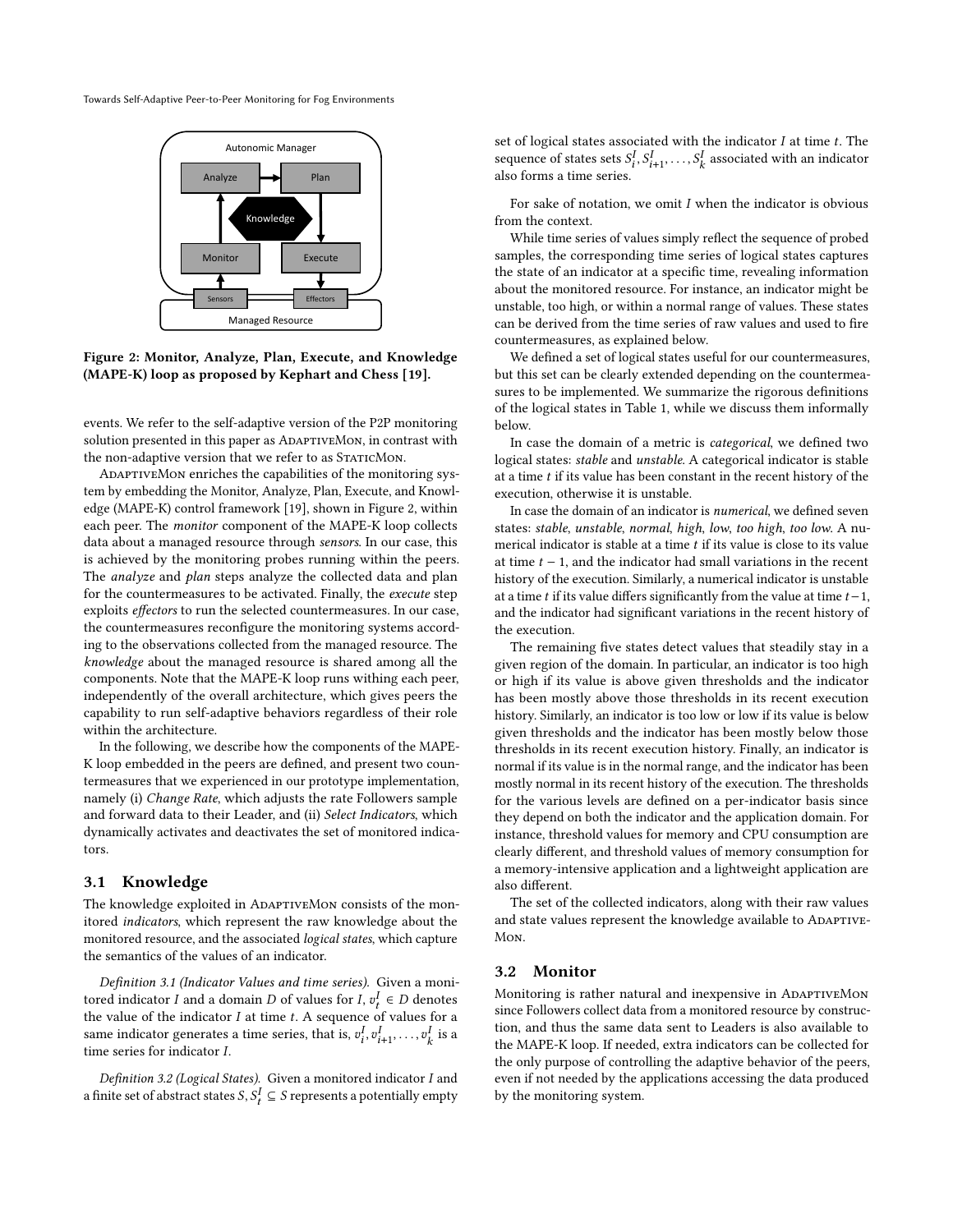<span id="page-3-0"></span>

| Indicator<br><b>Type</b>               | <b>State</b> | Definition                                                                                                                                                   |  |
|----------------------------------------|--------------|--------------------------------------------------------------------------------------------------------------------------------------------------------------|--|
| Categorical                            | stable       | $s_t = stable \iff v_t = v_{t-x} \quad \forall x \in [1, k]$                                                                                                 |  |
|                                        | unstable     | $s_t = \text{unstable} \iff \exists x \in [1, k] \mid v_t \neq v_{t-x}$                                                                                      |  |
| Numerical                              | stable       | $s_t = stable \iff  Stab_t  \geq p \cdot k \land  v_t - v_{t-1}  \leq \Delta_{max},$<br>$Stab_t = {  v_x - v_{x-1}  \leq \Delta_{max} }_{x \in [1,k]}$       |  |
|                                        | unstable     | $s_t = \text{unstable} \iff  Stab_t  < p \cdot k \lor  v_t - v_{t-1}  > \Delta_{\text{max}},$<br>$Stab_t = \{ v_x - v_{x-1}  < \Delta_{max}\}_{x \in [1,k]}$ |  |
|                                        | too high     | $s_t = too high \iff  Too_High_t  \geq p \cdot k \land v_t \in I_{too~high},$<br>$Too\_High_t = \{v_x \in I_{too\_high}\}_{x \in [0,k]}$                     |  |
|                                        | high         | $s_t = high \iff  High_t  \geq p \cdot k \land v_t \in I_{high},$<br>$High_t = \{v_x \in I_{high}\}_{x \in [0,k]}$                                           |  |
|                                        | normal       | $s_t = normal \iff  Normal_t  \geq p \cdot k \land v_t \in I_{normal}$<br>$Normal_t = \{v_x \in I_{normal}\}_{x \in [0,k]}$                                  |  |
|                                        | low          | $s_t = low \iff  Low_t  \ge p \cdot k \land v_t \in I_{low},$<br>$Low_t = \{v_x \in I_{low}\}_{x \in [0,k]}$                                                 |  |
|                                        | too low      | $s_t = too \, low \iff  Too\_Low_t  \ge p \cdot k \land v_t \in I_{too \, low},$<br>$Too\_Low_t = \{v_x \in I_{too\_low}\}_{x \in [0,k]}$                    |  |
| Symbols                                |              | Definition                                                                                                                                                   |  |
| $\mathbb{I}$                           |              | Cardinality of a set.                                                                                                                                        |  |
| $\boldsymbol{k}$                       |              | Number of samples considered in the recent history of an indicator.                                                                                          |  |
| $p \in [0, 1]$                         |              | Tolerance parameter that indicates the percentage of $k$ samples.<br>It must satisfy the constraint that characterizes the state definition.                 |  |
| $\Delta_{max}$                         |              | Maximum delta allowed to consider an indicator as stable.                                                                                                    |  |
| $I_{too\_high} = [too\_high, +\infty)$ |              | Interval of indicator values considered too high.                                                                                                            |  |
| $I_{high} = [high, too\_high]$         |              | Interval of indicator values considered high.                                                                                                                |  |
| $I_{normal} = (low, high)$             |              | Interval of indicator values considered normal.                                                                                                              |  |
| $I_{low} = (too\_low, low]$            |              | Interval of indicator values considered low.                                                                                                                 |  |
| $I_{too~low} = (-\infty, too\_low]$    |              | Interval of indicator values considered too low.                                                                                                             |  |

Table 1: States definitions for categorical and numerical indicators.

The monitoring behavior is controlled by a sampling rate parameter that determines how frequently values  $v_t^I$  are collected and forwarded to Leader peers.

## 3.3 Analyze

The analysis mainly consists of a data processing routine that converts the raw values collected for every indicator into its logical state representation. In particular, the analysis process accesses the collected values and applies the definitions reported in Table [1](#page-3-0) to generate a time series of logical states for every monitored indicator.

Figure [3](#page-3-1) visually exemplifies the logical states that can be associated with a time series, according to the definitions in Table [1.](#page-3-0) The logical states are represented as annotations on the  $X$ -axis. Note that in the example, depending on the shape of the curve, a same point may have 0, 1 or up to 2 logical states associated.

<span id="page-3-1"></span>

Figure 3: An example of the computed states with respect to the time series values at different time instants.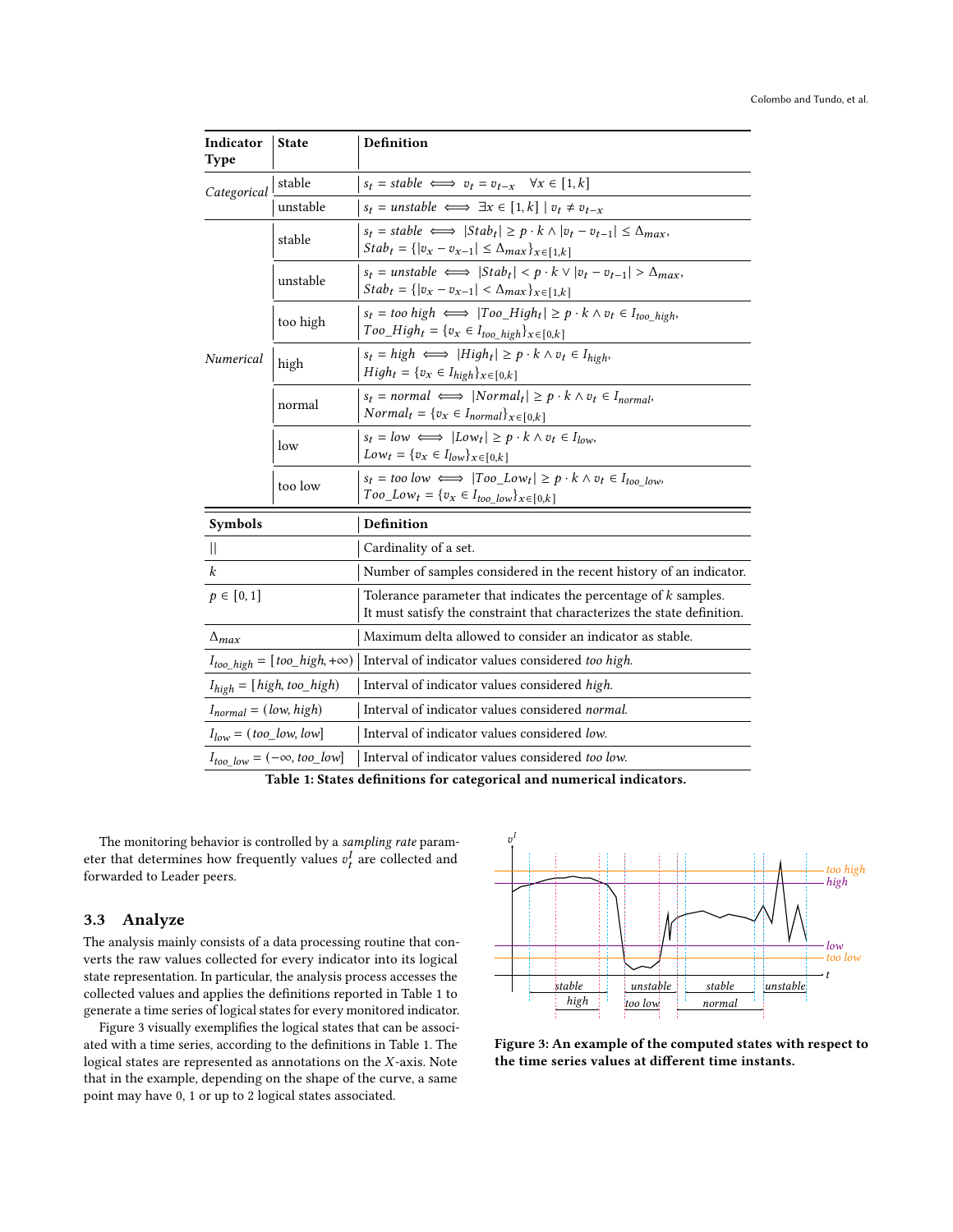## 3.4 Plan

ADAPTIVEMON embeds the lightweight CLIPS expert system [\[26\]](#page-10-28), which is responsible for determining the countermeasures that have to activate according to the accumulated knowledge based on a set of adaptation rules.

An adaptation rule consists of two parts: an antecedent, that is a set of conditions on the logical states of the indicators that must be satisfied to fire the rule, and a consequent, that is a countermeasure to be executed.

We extended CLIPS by implementing functions that can be used to evaluate the logical states of the indicators, such as functions that can check specific conditions on the last few samples of an indicator. These functions can be used as part of the adaptation rules specified using the CLIPS Domain-Specific Language (DSL). For instance, Listing [1](#page-4-2) shows an adaptation rule defined to fire the Change Rate countermeasure when the CPU consumption has a stable trend. The symbol => separates the antecedent and the consequent of the rule.

It is worth noting that the example adaptation rule uses some of the functions we defined in ADAPTIVEMON. It checks if the CPU consumption is in a stable state with the is\_indicator\_in\_state function and it computes the new rate for such indicator by executing the compute\_indicator\_rate function. The new rate value is in turn used, along with other variables retrieved from the knowledge base, by the change\_rate function that implements the Change Rate countermeasure.

During the plan phase, ADAPTIVEMON uses the CLIPS expert system to take adaptation decisions, that is, CLIPS evaluates the antecedents of every rule and inserts the countermeasures activated by the consequent of the fired rules in a priority-based queue. Also, CLIPS handles the activation of the rules by preventing their simultaneous execution.

To demonstrate the self-adaptive capabilities of ADAPTIVEMON we defined two specific countermeasures: Select Indicators and Change Rate.

The Select Indicators countermeasure can change the set of monitored indicators, either activating or deactivating some of them. The Change Rate countermeasure changes the rate used to sample and send data to Leaders based on the current trends of the indicators. The goal of the countermeasure is to gradually increase (decrease) the rate while the monitored indicator is less (more) stable. In particular, the countermeasure updates the sampling rate of the indicator  $I$  within predetermined boundaries proportionally to the number of consecutive samples with the same logical state out of the last  $k$  samples collected.

<span id="page-4-2"></span>We exploited these countermeasures in the context of several adaptation rules. For instance, we defined two rules that can enable/disable monitoring for every indicator different from power consumption if the power is above/below a given threshold, to limit the chance a battery-powered device is abruptly shut down. We also defined two of rules to adapt the sampling and forwarding rate of CPU indicator to its trend.

Listing 1: An example rule that uses the Change Rate countermeasure written with the CLIPS DSL. The symbol **=>** separates the antecedent and the consequent of the rule. The **salience** value represents the rule priority. The **bind** operator assigns the result of a function call to a variable.

```
( defrule adapt_cpu_rate_when_stable ( declare ( salience
     10) )
 (is_indicator_in_state (indicator cpu) (state stable))
 (has_parameter (rate ?current_rate))
    = >(bind ?num_of_states (count_indicator_states_in "cpu" "
      stable ") )
 (change_rate "cpu" (compute_indicator_rate "stable" ?
      num_of_states ? current_rate ) )
\lambda
```
## 3.5 Execute

In this phase, ADAPTIVEMON merely executes countermeasures by running their implementation according to their priority of activation. The actual countermeasures we defined act on the configuration of the peers adapting their behavior to the evolution of the indicators. The actuation interface is straightforward since a peer can directly access the internal variables that govern its behavior.

## <span id="page-4-0"></span>4 PROTOTYPE

We implemented ADAPTIVEMon by extending the open-source C++ FogMon P2P monitoring tool [\[13\]](#page-10-17) along multiple dimensions.

In particular, (i) we extended the structure of the peer's local storage (based on the SQLite<sup>[2](#page-4-3)</sup> database) to store the logical states used to classify of the monitored indicators; (ii) we embedded the CLIPS rule-based expert system [\[26\]](#page-10-28) to support the implementation of adaptation rules; (iii) we extended the peers to incorporate adaptive behaviors ; (iv) we added helper functions that can be used as part of the adaptation rules to interact with the knowledge; and (v) we implemented the Select Indicators and Change Rate countermeasures to dynamically change the set of the collected indicators and the sampling rate parameters. We have not extended the set of monitored indicators, since the indicators already collected by FogMon to monitor the environment were already sufficient to control the activation of our countermeasures.

The resulting prototype is publicly available with an open-source licence at [https://github.com/veracoo/FogMon/tree/adaptive-fogmon.](https://github.com/veracoo/FogMon/tree/adaptive-fogmon)

#### <span id="page-4-1"></span>5 EVALUATION

To assess ADAPTIVEMON, we investigate the following two research questions about its effectiveness (monitoring accuracy) and efficiency (resource consumption).

## 5.1 Research Questions

RQ1 (Monitoring Accuracy) - Can ADAPTIVEMON improve the monitoring accuracy of STATICMON? This research question investigates whether the Change Rate policy of ADAPTIVEMON can provide a better monitoring accuracy than STATICMON, considering multiple representative trends of the monitored indicators.

```
2https://www.sqlite.org
```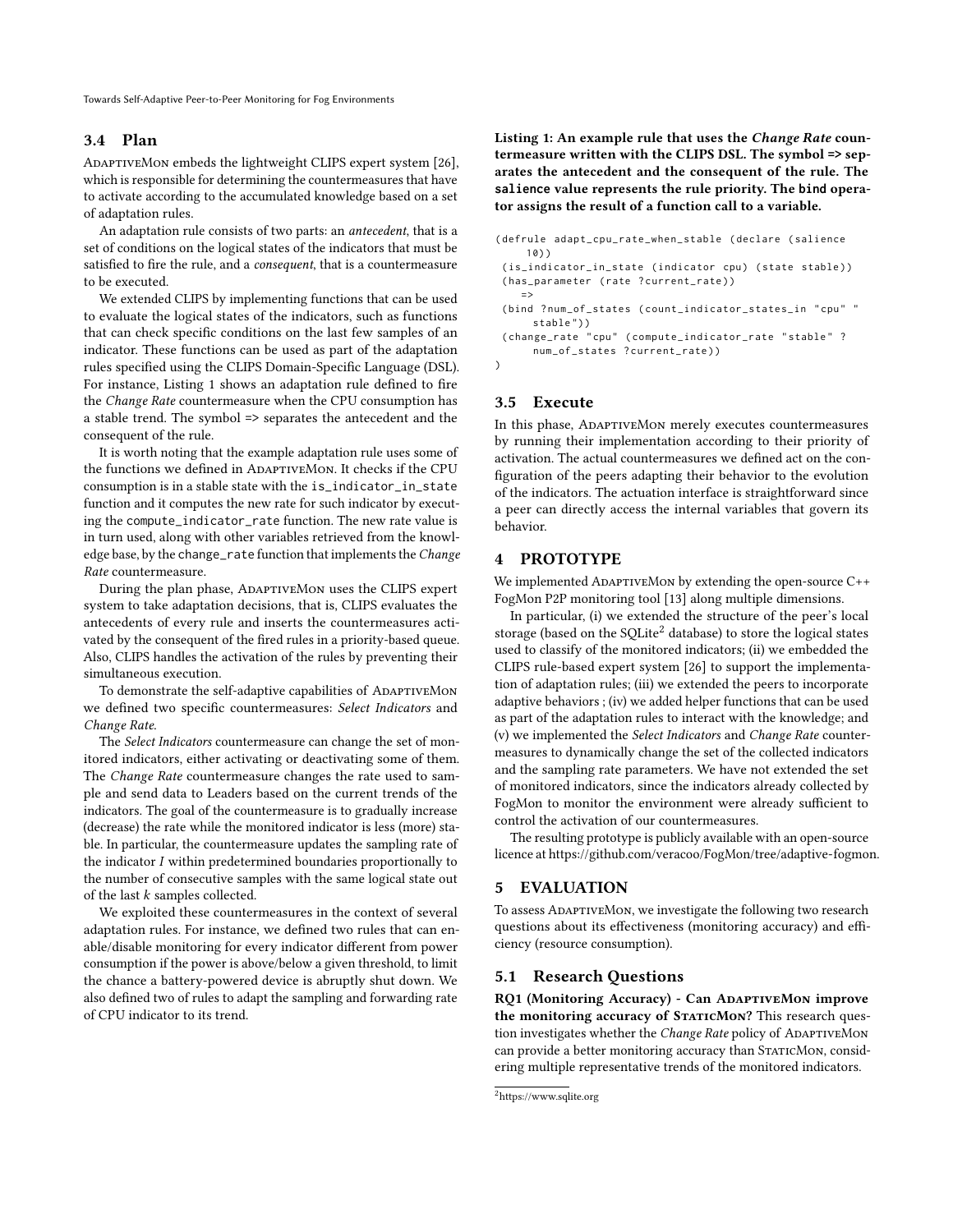RQ2 (Resource Consumption) - Can ADAPTIVEMON save node resources compared to STATICMON? This research question studies whether the adaptive behavior of ADAPTIVEMON reduces resource utilization compared to STATICMON. We assess the impact of the Change Rate and Select Indicators countermeasures on resource consumption, both individually and jointly.

We run all the experiments on a Linux virtual machine (Intel i7-9700 CPU @ 3.00GHz x 4, 4 GB RAM, 13 GB SSD, Ubuntu 20.04 LTS 64-bit, Docker v20.10.0). All the peers run inside dedicated Docker containers, deployed on the same host, and communicate over a bridged network. We limit the computational and network resources of the container executing the Follower agent to reproduce a scenario involving resource-constrained and battery-powered devices. Reference devices are single-board computers (SBC) and micro-controller units (MCU) [\[12,](#page-10-29) [18,](#page-10-30) [27\]](#page-10-31); thus, container resources are upper-bounded at 5% of one CPU core, 20 MB of RAM, and 1 Mbps of bandwidth.

We measure accuracy and resource consumption at the level of individual peers to obtain results that do not depend on the number of co-deployed peers. Thus, each experiment involves one Leader and one Follower (of ADAPTIVEMON or STATICMON, respectively). Cumulative resource consumption for multiple nodes can be derived by scaling the results proportionally.

#### 5.2 RQ1 - Monitoring Accuracy

We investigate the accuracy of the collected data for both ADAPTIVE-Mon and STATICMON considering synthetic indicators following different representative trends. More in detail, we created a probe reporting readings from such indicators. This allowed us to test the correctness of ADAPTIVEMON's adaptive behavior and verify its effectiveness. We defined 5 scenarios (also referred to as time series in the following) mimicking different key cases for an indicator conventionally ranging between 0 and 1:

- (1) stable is a time series representing a regular and stable, almost constant, trend. It is generated by alternating two close values (0.8 and 0.83), each of which remains stable for 14 seconds;
- (2) unstable is a time series that represents an irregular and erratic indicator with fluctuating values in the range [0.5, 0.85]; a reallife trace on CPU utilization was used as a base.
- (3) stable-unstable is a time series that alternates phases of stability with phases of instability, with each phase lasting for about 150 seconds;
- (4) random is a time series with chaotic and totally unpredictable values; it is generated by a sequence of random values uniformly distributed in the range [0, 1];
- (5)  $spiky$  is a time series with mostly regular values interleaved with rare spikes; it is generated by alternating stable values for 28 seconds, unstable values for 12 seconds, and then a spike value for 4 seconds.

Every time series has a duration of 10 minutes, except for the stableunstable time series that lasts 20 minutes since it is a combination of the stable and unstable time series.

STATICMON and ADAPTIVEMON's Follower peers are configured to forward the average of the last 20 measurements to their respective Leaders at each probing point. The STATICMON Follower probes a new value from the monitored metric at a fixed interval:

<span id="page-5-0"></span>

| Scenario        | <b>Quality Metric</b> | <b>ADAPTIVEMON</b>  | <b>STATICMON</b>      | Abs      | Rel       |
|-----------------|-----------------------|---------------------|-----------------------|----------|-----------|
|                 | RMSE (Follower)       | 0.019               | 0.020                 | $-0.181$ | $-5.0%$   |
| <b>Stable</b>   | RMSE (Leader)         | 6.696               | 8.200                 | $-1.504$ | $-18.3%$  |
|                 | Messages/second       | $0.027 \text{ m/s}$ | $0.040 \text{ m/s}$   | $-0.013$ | $-32.5%$  |
|                 | RMSE (Follower)       | 0.087               | 0.131                 | $-0.044$ | $-33.6%$  |
| Unstable        | RMSE (Leader)         | 2.428               | 5.033                 | $-2.605$ | $-51.7%$  |
|                 | Messages/second       | $0.217 \text{ m/s}$ | $0.037 \;{\rm m/s}$   | $+0.180$ | $+486.5%$ |
|                 | RMSE (Follower)       | 0.108               | 0.122                 | $-0.014$ | $-11.5%$  |
| Stable-unstable | RMSE (Leader)         | 5.269               | 6.546                 | $-1.277$ | $-19.5%$  |
|                 | Messages/second       | $0.103$ m/s         | $0.035 \; \text{m/s}$ | $+0.068$ | $+194.3%$ |
|                 | RMSE (Follower)       | 0.235               | 0.321                 | $-0.086$ | $-26.8%$  |
| Random          | RMSE (Leader)         | 1.899               | 10.683                | $-8.784$ | $-82.7%$  |
|                 | Messages/second       | $0.217 \text{ m/s}$ | $0.037 \; \text{m/s}$ | $+0.180$ | $+486.5%$ |
|                 | RMSE (Follower)       | 0.092               | 0.087                 | $+0.005$ | $+5.8%$   |
|                 | RMSE (Leader)         | 5.713               | 6.251                 | $-0.538$ | $-8.6%$   |
| Spiky           | Messages/second       | $0.062 \text{ m/s}$ | $0.037 \;{\rm m/s}$   | $+0.025$ | $+67.6%$  |
|                 | Detected spikes       | 30%                 | $\Omega$              | $+30%$   |           |

Table 2: Accuracy of ADAPTIVEMON and STATICMON for the 5 scenarios. Green (Red) cells indicate a better (worse) result obtained by ADAPTIVEMON compared to the STATICMON.

every 30 seconds. ADAPTIVEMON exploits the Change Rate countermeasure to adjust the sampling rate to handle the variability of the monitored indicator. The hypothesis to test is that this can lead to improved monitoring accuracy because the Leader should have access to a higher number of samples when the monitored indicator is highly dynamic and fewer samples in the presence of more stable indicators.

We investigate the capability of the monitoring system to reconstruct the shape of the monitored indicators at the level of both the Follower, which directly samples the indicator, and the Leader, which collects a sequence of average values. We use the Root Mean Square Error (RMSE), which measures the differences between the original and the reconstructed indicator, as the primary quality metric. A smarter sampling strategy should achieve a lesser error. To appreciate the activity of the peers in relation to the monitored indicator, we also gauge the messages/second ratio, that is, the ratio of the messages sent by the Follower to the Leader. Finally, for the spiky time series, we also computed the percentage of detected spikes, which measures the capability of a monitoring technique to spot rare but significant events.

Results. Table [2](#page-5-0) summarizes the results obtained by both ADAPtiveMon and StaticMon for the considered 5 scenarios. The last two columns show the absolute (Abs) and relative (Rel) deviations between the ADAPTIVEMON and STATICMON results for any of the presented quality indicators. Green (Red, respectively) cells indicate a better (worst) result obtained by ADAPTIVEMON compared to the STATICMON baseline. We can observe that ADAPTIVEMON estimates the observed indicator more accurately than STATICMON at both levels of the Leader-Followers hierarchy in 4 out 5 scenarios (viz. stable, unstable, stable-unstable, random). The reduction in the RMSE reached 33.6% at Follower level (unstable scenario) and 82.7% at Leader level (random scenario). A higher accuracy, however, comes at the cost of a higher number of messages exchanged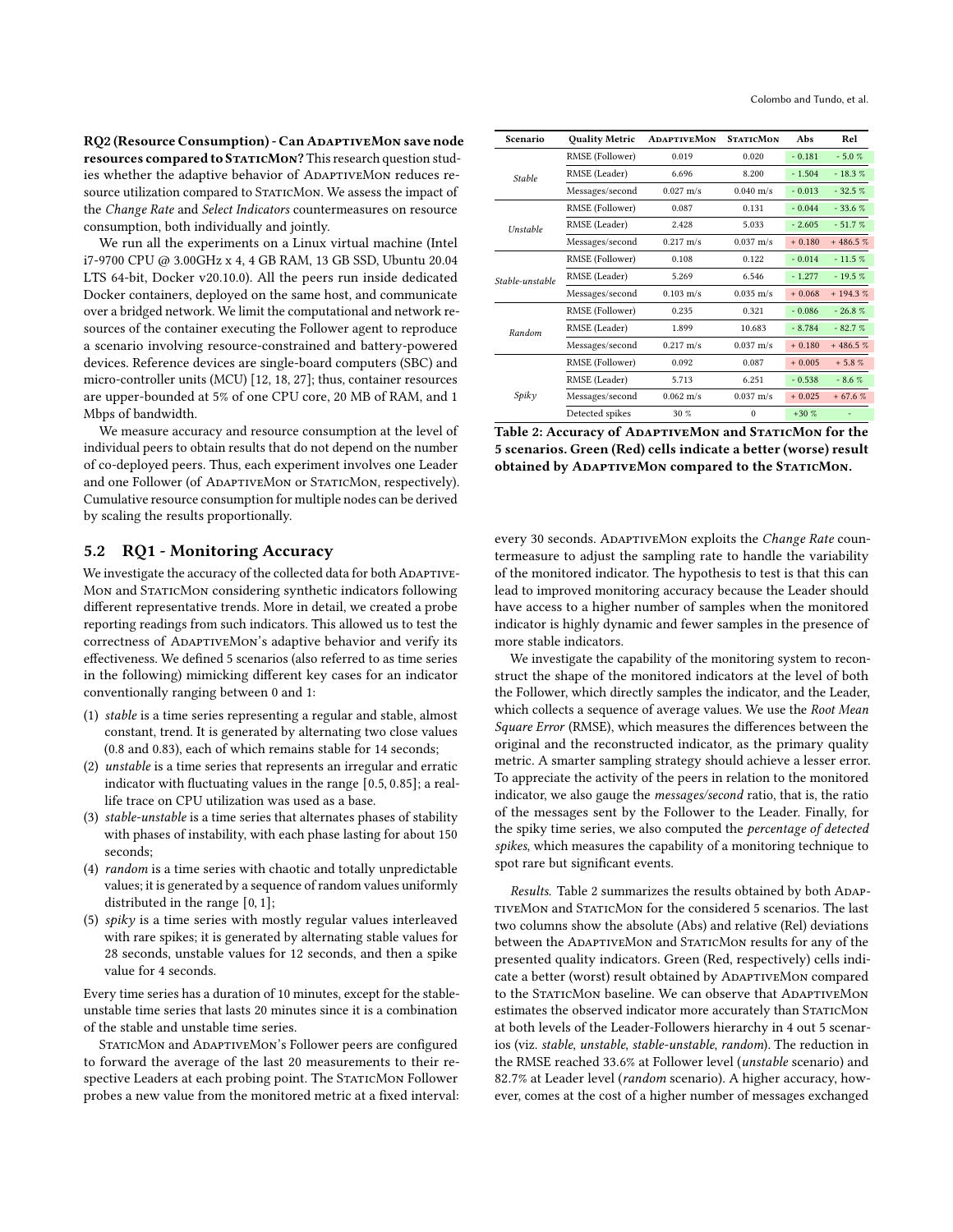in the 4 scenarios where the monitored indicator is more erratic (nearly 5 times more than STATICMON in the worst case), and fewer messages produced when the indicator is stable (saving nearly one third of the messages). These results demonstrate the capability of AdaptiveMon to modulate resource consumption as needed, exchanging more messages only if the monitored indicator requires finer sampling, saving bandwidth otherwise.

Figures [4](#page-7-0) and [5](#page-7-1) exemplify the results of the comparison between ADAPTIVEMON and STATICMON for the stable-unstable scenario. We can observe that the time series reconstructed by ADAPTIVE-Mon (solid orange line) is closer to the reference indicator (dotted green line) than the STATICMON baseline (dashed blue line). It is also interesting to notice how the rapid change in the observed trend is not immediately handled by ADAPTIVEMON, which shows some delay in sensing the drift and adjusting the sampling rate. In contrast, STATICMON always fails to follow the observed time series, confirming the importance of adaptivity in similar contexts.

The *spiky* scenario is the only one resulting in an increment of the RMSE metric for the adaptive Follower (+5.8%). However, this increment is a consequence of the capability to (partially) follow the trend of the indicator. In fact, the STATICMON configuration could detect spikes only incidentally, while ADAPTIVEMON could change its sampling rate to increase the chance to capture them. Figure [6](#page-7-2) illustrates a representative execution of STATICMON and AdaptiveMon for the spiky scenario, with some spikes successfully detected by ADAPTIVEMON only. Although successfully capturing some spikes, the reconstructed time series generates a higher error compared to the flat time series reconstructed by STATICMON. Indeed, this is a challenging scenario for both approaches (rare short events are hard to detect by monitoring techniques), and more work is required to design cost-effective monitoring techniques that can accurately address spikes.

### 5.3 RQ2 - Resource Consumption

RQ2 investigates resource consumption considering the two countermeasures currently implemented in ADAPTIVEMON, both in isolation and jointly. Again, STATICMON is used as the baseline for the comparison. For the experiments reported in this section, we defined a probe (at the follower level only) that exploits the Docker Engine  $API^3$  $API^3$  and PowerTOP<sup>[4](#page-6-1)</sup> to collect the following quality metrics:

- CPU and memory consumption: the percentage of the host's CPU and memory used.
- NET I/O (MB): the cumulative amount of data sent and received over its network interface from the beginning of the experiment.
- PIDs: the number of processes or threads spawned by the peer.
- PW (mW): the estimated instantaneous power consumption.

The three ADAPTIVEMON configurations assessed in this RQ exploit the two strategies defined in Section [3.](#page-1-2) Change Rate adjusts the sampling and forwarding rates of all the collected indicators from 30 to 60 seconds based on the monitored values. Select Indicators disables the collection of all indicators except of power consumption if the battery level drops below a threshold. Combined Countermeasures uses both strategies. We study the impact of these

<span id="page-6-2"></span>

| <b>Quality Metric</b>    | Comparison                                                                                                                                                                                      | <b>Effect Size</b>                                                                   |  |
|--------------------------|-------------------------------------------------------------------------------------------------------------------------------------------------------------------------------------------------|--------------------------------------------------------------------------------------|--|
| CPU consumption          | Change Rate vs Combined Countermeasures<br>Select Indicators vs Combined Countermeasures                                                                                                        | small (0.197)<br>small (0.260)                                                       |  |
| Memory consumption       | STATICMON vs Select Indicators<br>STATICMON vs Change Rate<br>STATICMON vs Combined Countermeasures<br>Change Rate vs Combined Countermeasures<br>Select Indicators vs Combined Countermeasures | large (0.858)<br>large (0.993)<br>large (0.861)<br>large (0.990)<br>small (0.279)    |  |
| # spawned sub-processes  | STATICMON vs Select Indicators<br>STATICMON vs Change Rate<br>STATICMON vs Combined Countermeasures<br>Change Rate vs Combined Countermeasures                                                  | large (0.980)<br>small (0.027)<br>large (0.963)<br>large (0.962)                     |  |
| Network Input            | STATICMON vs Select Indicators<br>STATICMON vs Change Rate<br>STATICMON vs Combined Countermeasures<br>Change Rate vs Combined Countermeasures<br>Select Indicators vs Combined Countermeasures | medium (0.449)<br>small (0.101)<br>medium (0.483)<br>medium (0.431)<br>small (0.145) |  |
| Network Output           | STATICMON vs Select Indicators<br>STATICMON vs Change Rate<br>STATICMON vs Combined Countermeasures<br>Change Rate vs Combined Countermeasures<br>Select Indicators vs Combined Countermeasures | medium (0.473)<br>small (0.245)<br>large (0.521)<br>medium (0.460)<br>small (0.203)  |  |
| Battery power estimation | STATICMON vs Combined Countermeasures                                                                                                                                                           | medium (0.376)                                                                       |  |

Table 3: Statistically valid comparisons for all the quality metrics with their associated effect size.

configurations, along with the STATICMON baseline, on resource consumption: a total of four possible configurations are therefore considered. In each experiment, the Follower peer is configured to collect the indicators from its node for 30 minutes and to apply the countermeasures at the beginning of the execution, in such a way the impact of the countermeasures can be accurately measured (in fact we collected more than 300 hundreds samples per metric).

Results. Figure [7](#page-7-3) shows a series of five box plots (one for each quality metric) where each plot compares the four compared configurations visually.

We checked the significance of the differences between distributions with the non-parametric Mann–Whitney  $U$  test [\[21\]](#page-10-32), as we observed (via the Shapiro-Wilk test [\[28\]](#page-10-33) ) that such differences are not normally distributed. We specifically checked if the observed differences between the baseline and any other configuration are statistically significant and if Combined Countermeasures is significantly better than the individual adaptations strategies (Change Rate and Select Indicators). We considered a significance level  $\alpha = 0.05$ , and we also computed the effect size of the observed phenomenon using the Wendt's formula [\[39\]](#page-10-34). Table [3](#page-6-2) shows the significant cases only with their corresponding effect size using the conventional categories small (less than 0.3), medium (between 0.3 and 0.5), and large (greater than 0.5).

We only observe marginal differences in CPU consumption. In particular, differences between ADAPTIVEMON and STATICMON are not significant, and Combined Countermeasures introduces significant but small differences compared to employing the other two adaptive strategies individually.

The memory consumption results show statistical significance for all cases with a large effect size for all comparisons, except for Select Indicators compared to Combined Countermeasures where the effect size is small. The impact of the adaptive strategies on the memory indicator is antithetic: while we notice an increase in

<span id="page-6-1"></span><span id="page-6-0"></span><sup>3</sup>https://docs.docker.com/engine/reference/commandline/stats/ <sup>4</sup>https://github.com/fenrus75/powertop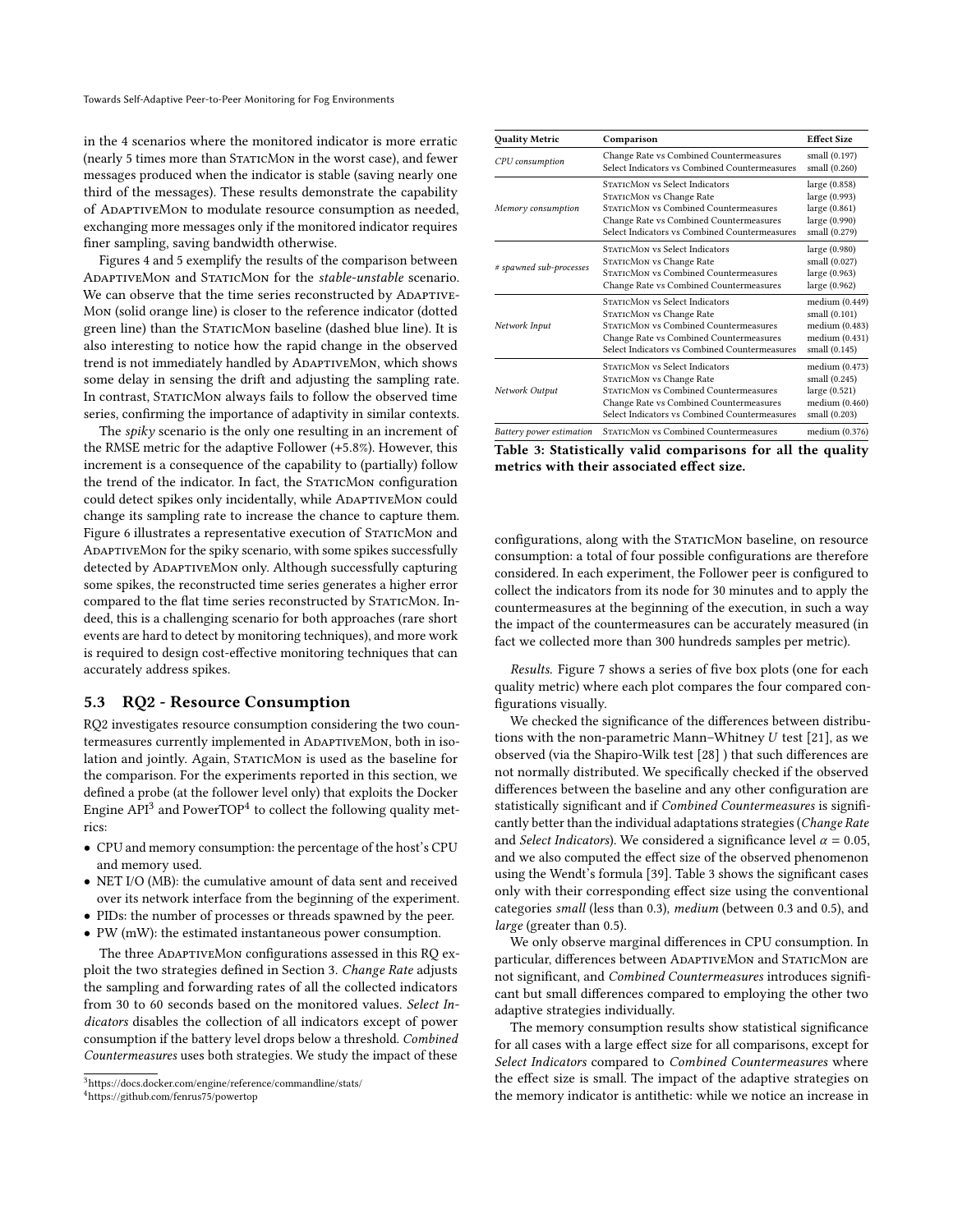#### Colombo and Tundo, et al.

<span id="page-7-0"></span>

Figure 4: ADAPTIVEMON and STATICMON Follower time series estimations for the stable-unstable scenario.

<span id="page-7-1"></span>

Figure 5: ADAPTIVEMON and STATICMON Leader time series estimations for the stable-unstable scenario.

<span id="page-7-2"></span>

Figure 6: ADAPTIVEMON Follower time series estimation for the spiky scenario. The vertical dotted grey lines indicate the sampling rate.

<span id="page-7-3"></span>

Figure 7: STATICMON compared with ADAPTIVEMON countermeasures for each of the collected quality metrics.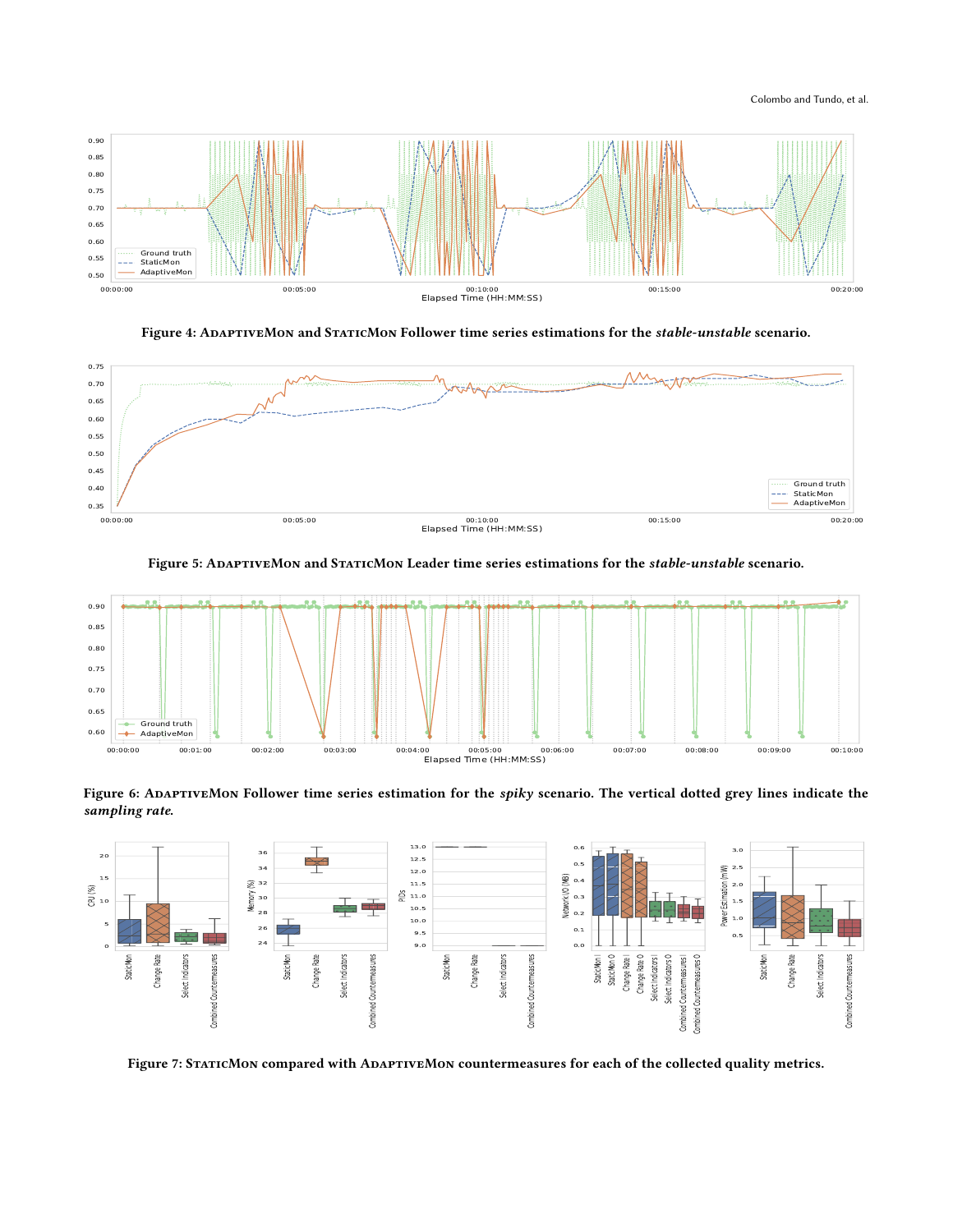Towards Self-Adaptive Peer-to-Peer Monitoring for Fog Environments

<span id="page-8-2"></span>

Figure 8: STATICMON compared with ADAPTIVEMON countermeasures for the network I/O metrics when the bandwidth is not measured by the Follower.

memory consumption of about 10% for Change Rate (compared to STATICMON), memory overhead decreases to about 3% when Select Indicators or Combined Countermeasures are used. These results can be easily explained considering that although the MAPE-K control loop increases the amount of memory used by ADAPTIVEMON when all probes are active, while when these are disabled (freeing the associate resources) the overall average memory usage decreases.

Since limiting the number of processes can be particularly important when the underlying device platform is resource constrained we measured the number of sub-processed spawned by all compared configuration. In this regard, the number of spawned subprocesses show significant reduction with large effect size when Select Indicators and Combined Countermeasures are used.

Limiting bandwidth consumption is also extremely important in fog environments, especially in the edge. As a matter of fact, limiting I/O operations is crucial when the network bandwidth is limited and shared by multiple devices and thus can be quickly saturated. Moreover, intensive communication implies high power consumption, a threat to energy efficiency and batteries lifespan in portable devices. The results for network I/O show statistically significant reduction for all adaptive configurations compared to STATICMON, with an effect size ranging from small to medium. Note that results for Input (I) and Output (O) present a similar behavior for the same configuration. More in detail, results show a small effect size for Change Rate versus STATICMON comparison. Since we expected a stronger impact of rate adaptation in this context, we analyzed the behavior of the probes, and discovered that the bandwidth gauge exploits i $\mathrm{Perf}^5$  $\mathrm{Perf}^5$ , which measures the bandwidth by saturating it with packets. Such an invasive behavior nullifies the potential benefits of a dynamic sampling rate. Therefore, to further investigate this dimension, we repeated the experiments by disabling the bandwidth monitoring probe for both STATICMON and AdaptiveMon. Results are presented in Figure [8.](#page-8-2) The impact of Change Rate is now remarkable, with a reduction on transmitted data ranging between 31% and 34%, with an even higher reduction (between the 37% and the 49%) when both countermeasures are simultaneously active.

Finally, the results on power consumption show meaningful differences only for STATICMON versus Combined Countermeasures, suggesting that the individual countermeasures may introduce limited benefits. Still, their combination can significantly improve battery lifetime (with an estimated reduction in power usage of about 36%).

In summary, ADAPTIVEMON can help save network I/O and devices battery without impacting CPU utilization by paying for an extra memory consumption to store the data necessary to run the adaptive mechanisms. This result can be beneficial in the Fog since monitoring systems are called to reduce network overhead without impacting on power consumption [\[1\]](#page-10-3), especially when devices are battery-powered. At the same time, even resource constrained devices at the edge of the network are usually well equipped in terms of memory, mitigating the impact of a limited extra memory consumed by the monitoring system.

#### 5.4 Threats to Validity

Our study is affected by both internal and external threats to validity. The main internal threats to validity concern with the design of the scenarios used to study RQ1. We proposed five scenarios to mimic different trends. Although indicators collected in real scenarios may behave differently than the ones we investigated, the results obtained with our stereotyped trends are still informative, at least locally (e.g., it is possible to refer to the results reported in the paper for an indicator that becomes unstable or too high).

The definition of the logical states for an indicator depends on several parameters, which are application-dependent. In this paper, we studied how ADAPTIVEMON can be used to obtain self-adaptive capabilities relevant to monitoring, focusing on the assessment of simple countermeasures that do not strongly depend on the domain. Assessing ADAPTIVEMON in the context of dedicated application scenarios is part of our future work and is out of the scope of this paper.

The generality of the results obtained about efficiency (RQ2) might depend on the specific implementation used and the size of the experiment. We used an independent implementation for STATICMON (i.e., FogMon) to minimize any implementation bias, and we added the adaptive behavior to this implementation. To further reduce any implementation threat, we released our solution publicly. In principle, additional experiments may lead to different results. However, we obtained quite clear evidence and we checked the statistical significance of the results to mitigate the risk of overgeneralization.

### <span id="page-8-0"></span>6 RELATED WORK

In the last decade, a large number of monitoring solutions, both commercial and academic, have been proposed for the Cloud [\[5,](#page-10-8) [9,](#page-10-9) [10,](#page-10-10) [23,](#page-10-11) [25,](#page-10-12) [29,](#page-10-13) [35,](#page-10-14) [37,](#page-10-15) [38\]](#page-10-16). However, they are seriously challenged by several characteristics of the Fog, such as its massively distributed infrastructure characterized by frequent changes to the topology and the presence of heterogeneous and resource constrained devices [\[32,](#page-10-5) [41\]](#page-10-2).

A recent study by Taherizadeh et al. [\[32\]](#page-10-5) investigated the requirements that must be satisfied by monitoring platforms specialized for adaptive applications orchestrated upon the Cloud-to-Thing

<span id="page-8-1"></span><sup>5</sup>https://iperf.fr/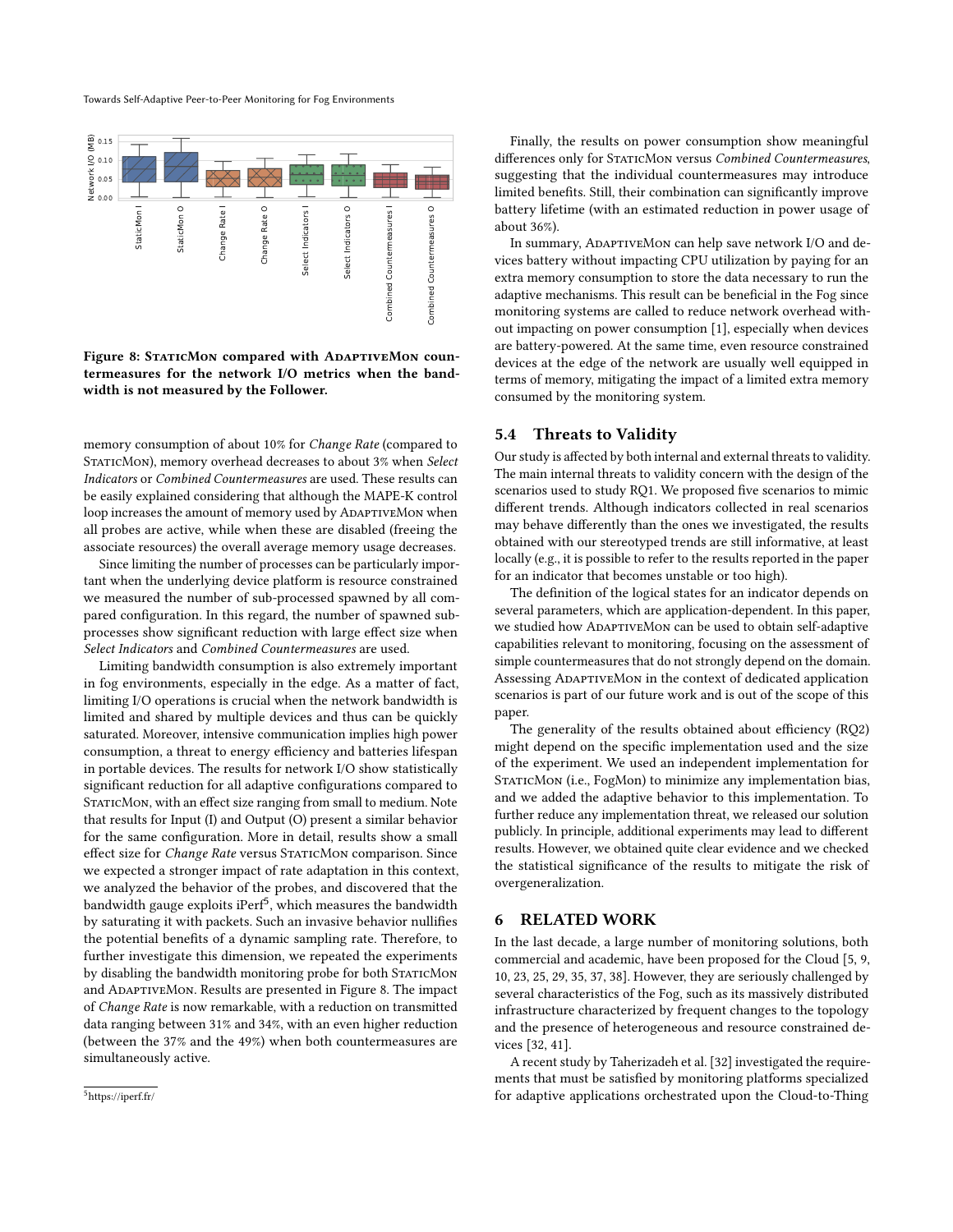continuum. It is apparent from this survey that none of the solutions currently available for the Cloud can satisfy all the requirements, identifying decentralization and resource optimization via self-adaptation as two of the main open challenges. Similar conclusions have been reported by Abderrahim et al. [\[1\]](#page-10-3) who explicitly identify the adaptability of the granularity of the reported measurements as one of the key properties for a fog monitoring system.

Monitoring approaches specifically designed for the fog environment have been recently investigated [\[8,](#page-10-35) [13,](#page-10-17) [15,](#page-10-36) [30\]](#page-10-37). In particular, FMonE [\[8\]](#page-10-35) is a monitoring tool that relies on a container orchestration system to build monitoring pipelines, addressing the distinctive features of a fog infrastructure. It provides users with the flexibility to define their monitoring pipelines and operate them across the active regions. The container orchestration system is the (centralized) module of the FMonE architecture responsible for launching the monitoring agents and the data backends in each region.

PyMon [\[15\]](#page-10-36) is a lightweight prototypical monitoring framework available for relevant Docker-enabled architectures such as ARM, AARCH64 and x86\_64, and particularly suitable for single board computers (SBC) at the edge of the network. It extends the hostbased monitoring tool Monit with capabilities to inspect running Docker containers.

Souza et al. [\[30\]](#page-10-37) proposed a monitoring tool that extends the CLABS model [\[3\]](#page-10-38) and is capable of monitoring resources by deploying services between the Edge and the Cloud.

Unlike ADAPTIVEMON, none of these solutions implement adaptive policies to adapt the behavior of the monitored system to the collected data. Furthermore, they are not based on a P2P architecture, so that, they struggle to cope with some of the fog distinctive traits such as heavily distributed infrastructures, rapid changes in the topology, and communication links failures.

FogMon [\[13\]](#page-10-17) is the fog-oriented monitoring framework that we extended to implement ADAPTIVEMON. It collects and aggregates data about resource consumption, network conditions, and IoT devices connected to fog nodes. It exploits a two-tier (Leader-Follower) P2P architecture and gossip protocols to reduce the network overhead. Also, it adapts the number of Leader nodes in the P2P overlay and the underlying Followers topology based on current network conditions. However, it does not provide self-adaptive behaviors to govern the internal functioning of the monitoring system as designed in ADAPTIVEMON. For instance, FogMon cannot be used to dynamically change the set of the collected indicators or the sampling rate.

Among the works that are not specifically designed for the Fog, it is worth mentioning some that still relate to ADAPTIVEMON. In particular, ADMin [\[36\]](#page-10-39) is an IoT-specific monitoring framework designed to reduce devices' energy consumption and the volume of data sent over the network. This is achieved essentially by adapting the rate at which devices disseminate monitoring streams based on run-time knowledge (e.g., stream evolution, variability, seasonality).

Also, Tangari et al. [\[33\]](#page-10-40) propose a self-adaptive and decentralized framework for resource monitoring in the scope of Software Defined Networks (SDN). It enables metrics collection through a self-tuning and adaptive monitoring technique that adjusts its settings based on traffic dynamics to balance operation costs with monitoring accuracy while reducing network overhead. Compared to ADAPTIVEMON, the proposed framework lacks generality since

the adaptation capabilities are limited to some predetermined aspects and is not designed to support the capability to run multiple and diverse adaptation rules.

Finally, SkyEye [\[14\]](#page-10-18) is a tree-based monitoring solution operating on structured P2P overlay networks. It provides continuous monitoring for a wide range of metrics for all peers in the network. It is characterized by a tree structure, which enables peer partitions in a hierarchical fashion. The aggregated statistics received by the upper layers of the tree describe the statistics of the peers in the corresponding sub-trees. Messages are used to disseminate the global statistics retrieved from the top levels and maintain the tree topology. However, unlike ADAPTIVEMON it is not explicitly designed for the Fog, and it completely lacks adaptivity.

#### <span id="page-9-0"></span>7 CONCLUSIONS

Fog monitoring calls for approaches that can deal with the dynamism of the environment while taking the available resources into consideration. P2P monitoring approaches cope with some of the architectural-level traits of the Fog, such as nodes that can dynamically join and leave the network or malfunctioning in their communication links, but do not provide self-adaptive capabilities that can be used to dynamically adapt the behavior of the monitoring system to changing conditions.

In this paper, we presented ADAPTIVEMON, a self-adaptive P2P monitoring solution that exploits a knowledge base continuously fed with monitoring data to dynamically change the system behavior by activating countermeasures. Experimental results show that adaptive behaviors can improve monitoring accuracy while optimizing the usage of the available resources, in comparison to a non-adaptive solution.

Future work will focus on extending the self-adaptive capabilities of ADAPTIVEMON by considering several application scenarios, including anomaly detection and self-healing, and multiple application domains such as Service Level Agreements (SLAs) and Function-as-a-Service (FaaS) monitoring in the fog environment. We also plan to study how to exploit the MAPE-K paradigm at the level of the whole P2P monitoring system, to deliver adaptive capabilities at the system level (e.g., to run adaptation procedures that require the synchronized intervention of multiple peers), instead of the individual peers only.